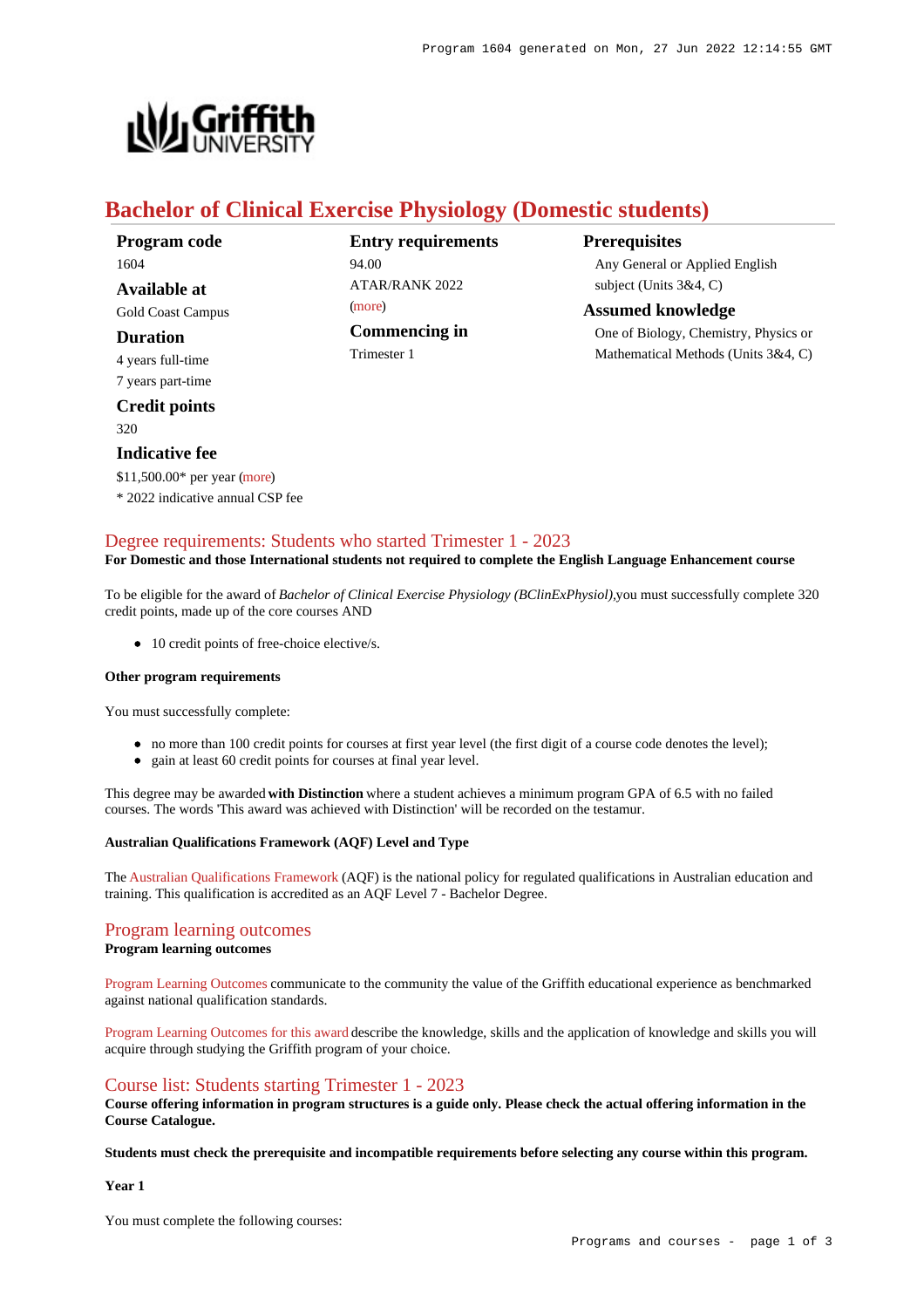| Trimester | Course code | Requirement     | Course title                                  | $\bf CP$ |
|-----------|-------------|-----------------|-----------------------------------------------|----------|
| Tri 1     | 1001AHS     | Core to Program | Foundations of Exercise and Sports Science I  | 10       |
| Tri 1,2   | 1014MSC     | Core to Program | Cells, Tissues and Regulation                 | 10       |
| Tri 1     | 1016MSC     | Core to Program | Anatomy and Physiology Systems I              | 10       |
| Tri 1,3   | 1001PSY     | Core to Program | Introduction to Psychology 1                  | 10       |
|           |             |                 | <b>OR</b>                                     |          |
| Tri 2,3   | 1002PSY     | Core to Program | Introduction to Psychology 2                  | 10       |
| Tri 2     | 1008AHS     | Core to Program | <b>Introductory Biomechanics</b>              | 10       |
| Tri 2     | 1003AHS     | Core to Program | Foundations of Exercise and Sports Science II | 10       |
| Tri 2     | 1017MSC     | Core to Program | Anatomy and Physiology Systems II             | 10       |
| Tri 2,3   | 1205MED     | Core to Program | Health Challenges for the 21st Century        | 10       |

# **Year 2**

You must complete the following courses:

| <b>Trimester</b> | Course code | Requirement     | Course title                           | $\bf CP$ |
|------------------|-------------|-----------------|----------------------------------------|----------|
| Tri 1            | 2004AHS     | Core to Program | Exercise, Health and Disease           | 10       |
| Tri 1            | 2006AHS     | Core to Program | Neural Basis of Movement               | 10       |
| Tri 1            | 2007AHS     | Core to Program | Musculoskeletal Biomechanics           | 10       |
| Tri 1            | 2010AHS     | Core to Program | Musculoskeletal Anatomy                | 10       |
| Tri 2            | 2001AHS     | Core to Program | Physiology of Exercise                 | 10       |
| Tri 2            | 2009AHS     | Core to Program | Motor Learning and Control             | 10       |
| Tri 2            | 2013AHS     | Core to Program | <b>Research Methods and Statistics</b> | 10       |
| Tri 2            |             |                 | Free-choice elective                   | 10       |

## **Year 3**

You must complete the following courses:

| <b>Trimester</b> | Course code | Requirement     | Course title                                      | <b>CP</b> |
|------------------|-------------|-----------------|---------------------------------------------------|-----------|
| Tri 1            | 3004AHS     | Core to Program | <b>Clinical Exercise Testing</b>                  | 10        |
| Tri 1            | 3005AHS     | Core to Program | Exercise Programming and Prescription I           | 10        |
| Tri 1            | 3009AHS     | Core to Program | <b>Exercise and Sport Psychology</b>              | 10        |
| Tri 1,3          | 3006AHS     | Core to Program | <b>Exercise Science Practicum</b><br>(see Note 1) | 10        |
| Tri <sub>2</sub> | 2011PHM     | Core to Program | Clinical Pharmacology for Allied Health           | 10        |
| Tri 2            | 3601AHS     | Core to Program | Neuromuscular Pathophysiology                     | 10        |
| Tri <sub>2</sub> | 3013AHS     | Core to Program | Exercise Programming and Prescription II          | 10        |
| Tri 2            | 3138AHS     | Core to Program | <b>Exercise Sports Nutrition</b>                  | 10        |

Note 1: Students must undertake 3006AHS in Year 2/Trimester 3 or Year 3/Trimester 1.

**Exit point:** Students may elect to exit this program with the Bachelor of Exercise Science after successfully completing 240 credit points as outlined above for the first three years of this program.

## **Year 4**

You must complete the following courses: